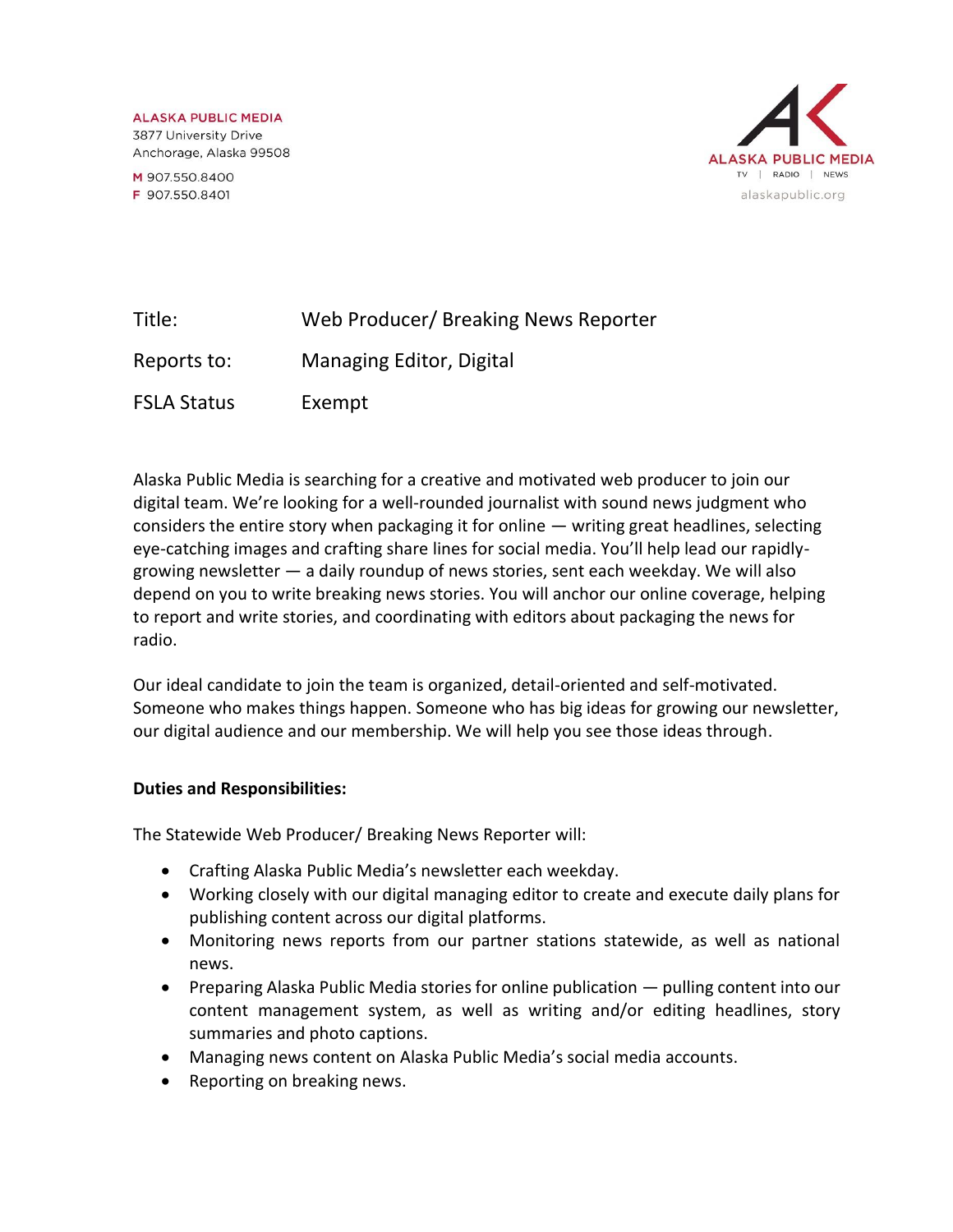- Fill in Alaska News Nightly producer.
- Other duties as assigned.

# **Required Qualifications**:

- 2-3 years reporting and/or web producing experience
- Great copy editing and writing skills. Knowledge of AP style.
- Sound news judgment
- Initiative
- A willingness to learn and track analytics for alaskapublic.org and our social media channels

# **Desired Qualifications:**

- Bachelors' Degree in Communication, Journalism, Broadcasting or related field.
- Experience working in public media

### **Allowable Substitution**

If necessary, alternative combinations of education and experience to be evaluated by the Human Resources Office for comparability.

### **Competencies:**

- Act in accordance with AKPM policies.
- Support AKPM compliance efforts with FCC, CPB, NPR and PBS rules and regulations
- Communicate effectively.
- Apply critical thinking and problem-solving skills.
- Maintain positive relationships with both internal and external customers.
- Demonstrate consistent outstanding customer service.
- Proficient at computer use to include office software products, custom software packages, internet and e-mail.
- Consistently demonstrate ethical behavior.
- Must exercise good judgement for the prompt completion of responsibilities.

# **Employee Expectations:**

Must be able to work in a constantly changing environment with demonstrated ability to juggle and prioritize multiple, competing tasks and demands while seeking supervisory assistance as appropriate.

# **Physical Demands:**

The physical demands described here are representative of those that must be met by an employee to successfully perform the essential functions of this job.